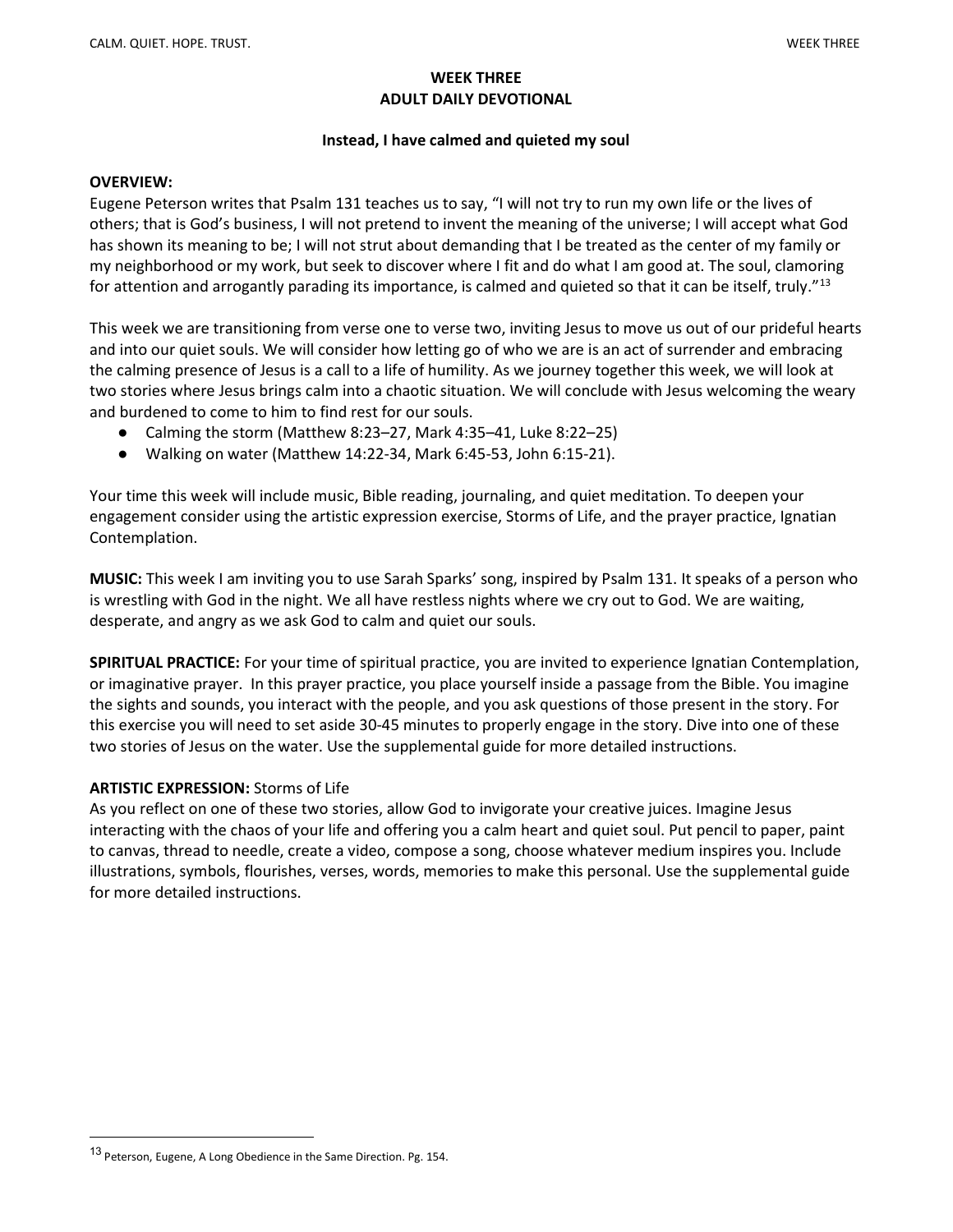#### DAY ONE: Instead

## BREATHE: Calm. Quiet. Hope. Trust.

Take a few minutes and practice our breathing prayer as you come into God's presence. Calm your heart. Quiet your soul. Hope in the Lord. Trust now and always. Calm. Quiet. Hope. Trust.

OPENING PRAYER: Lord, my heart is not proud; my eyes are not haughty. I do not get involved with things too great or too wondrous for me. Instead, I have calmed and quieted my soul like a weaned child with its mother; my soul is like a weaned child. Put your hope in the Lord, both now and forever. Amen

MUSIC: Listen to Psalm 131 chant by John Michael Talbot

## READ: Psalm 131: 1-2a

Lord, my heart is not proud; my eyes are not haughty. I do not get involved with things too great or too wondrous for me. **Instead**, I have calmed and quieted my soul...

INSTEAD: A preferred alternative or a replacement in place of something else. Suggests that of the choices available, one is favored. Asks us to choose the preferred over the popular.

QUOTE: "Instead of proud pursuits, [the Psalmist] is determined to find satisfaction and serenity of soul, content with God and His works."14 - David Guzik

Psalm 131 suggests that the popular choice might be pride and arrogance, but the preferred is to calm and quiet.

## **DISCUSS**

- Why is pride and arrogance the popular option?
- Why is a calm and quiet soul preferred?
- Which do you tend to lean toward?

Journal: What choices are awaiting you today? How would you typically respond? How might Jesus want you to respond?

MUSIC: Listen to Psalm 131 by Sarah Sparks

MEDITATE: Close your eyes and think of these words, "I will calm and quiet my souls, and I believe. Help my unbelief." Sit in silence for at least one minute.

## CLOSING PRAYER:

Lord, my heart is not proud; my eyes are not haughty. I do not get involved with things too great or too wondrous for me. Instead, I have calmed and quieted my soul like a weaned child with its mother; my soul is like a weaned child. Put your hope in the Lord, both now and forever. Amen

BREATHE: Calm. Quiet. Hope. Trust.

<sup>14</sup> The Enduring Word Bible Commentary by David Guzik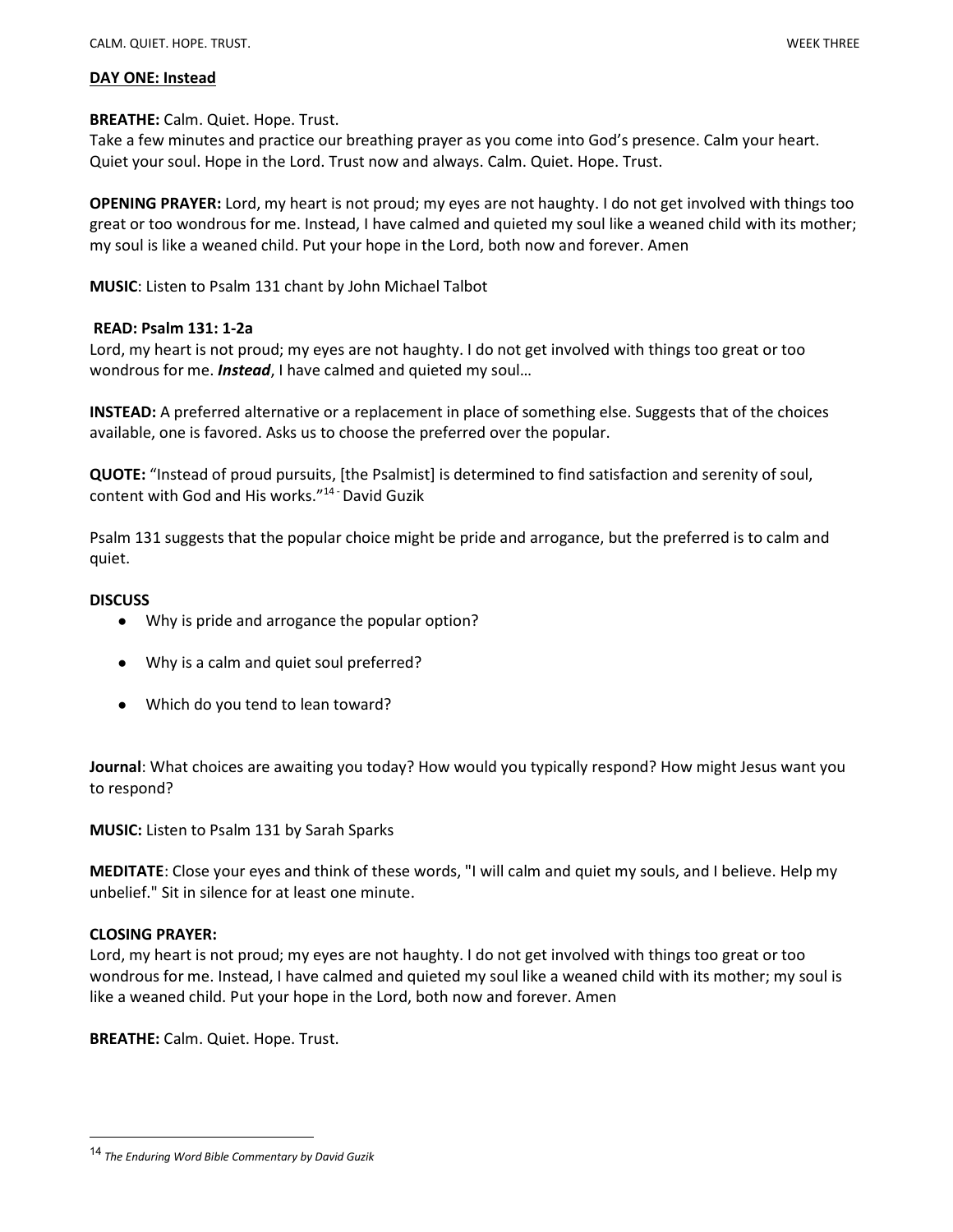DAY TWO: Jesus Calms the Storm

## BREATHE: Calm. Quiet. Hope. Trust.

Take a few minutes and practice our breathing prayer as you come into God's presence. Calm your heart. Quiet your soul. Hope in the Lord. Trust now and always. Calm. Quiet. Hope. Trust.

OPENING PRAYER: Lord, my heart is not proud; my eyes are not haughty. I do not get involved with things too great or too wondrous for me. Instead, I have calmed and quieted my soul like a weaned child with its mother; my soul is like a weaned child. Put your hope in the Lord, both now and forever. Amen

MUSIC: Listen to Psalm 131 chant by John Michael Talbot

## READ: Psalm 131: 1-2a

Lord, my heart is not proud; my eyes are not haughty. I do not get involved with things too great or too wondrous for me. Instead, I have calmed and quieted my soul…

READ: Mark 4: 35-41 (also in Matthew 8:23–27 & Luke 8:22–25)

#### **REFLECT**

- How was chaos being experienced in this passage?
- How do the disciples respond to the chaotic situation?
- How does Jesus respond to the chaos?
- How does Jesus bring calm?
- What is the disciples' response? Why?

#### RESPOND:

- How might the chaos in your life be reflected in the storm at sea?
- How are you reacting to the storms?

JOURNAL: What is keeping you from having a calm and quiet soul today? Invite Jesus into your storms and ask him to calm and quiet your soul.

MUSIC: Listen to Psalm 131 by Sarah Sparks

MEDITATE: Close your eyes and think of these words, "The wind ceased, and there was a great calm." Sit in silence for at least a minute.

CLOSING PRAYER: Lord, my heart is not proud; my eyes are not haughty. I do not get involved with things too great or too wondrous for me. Instead, I have calmed and quieted my soul like a weaned child with its mother; my soul is like a weaned child. Put your hope in the Lord, both now and forever. Amen

BREATHE: Calm. Quiet. Hope. Trust.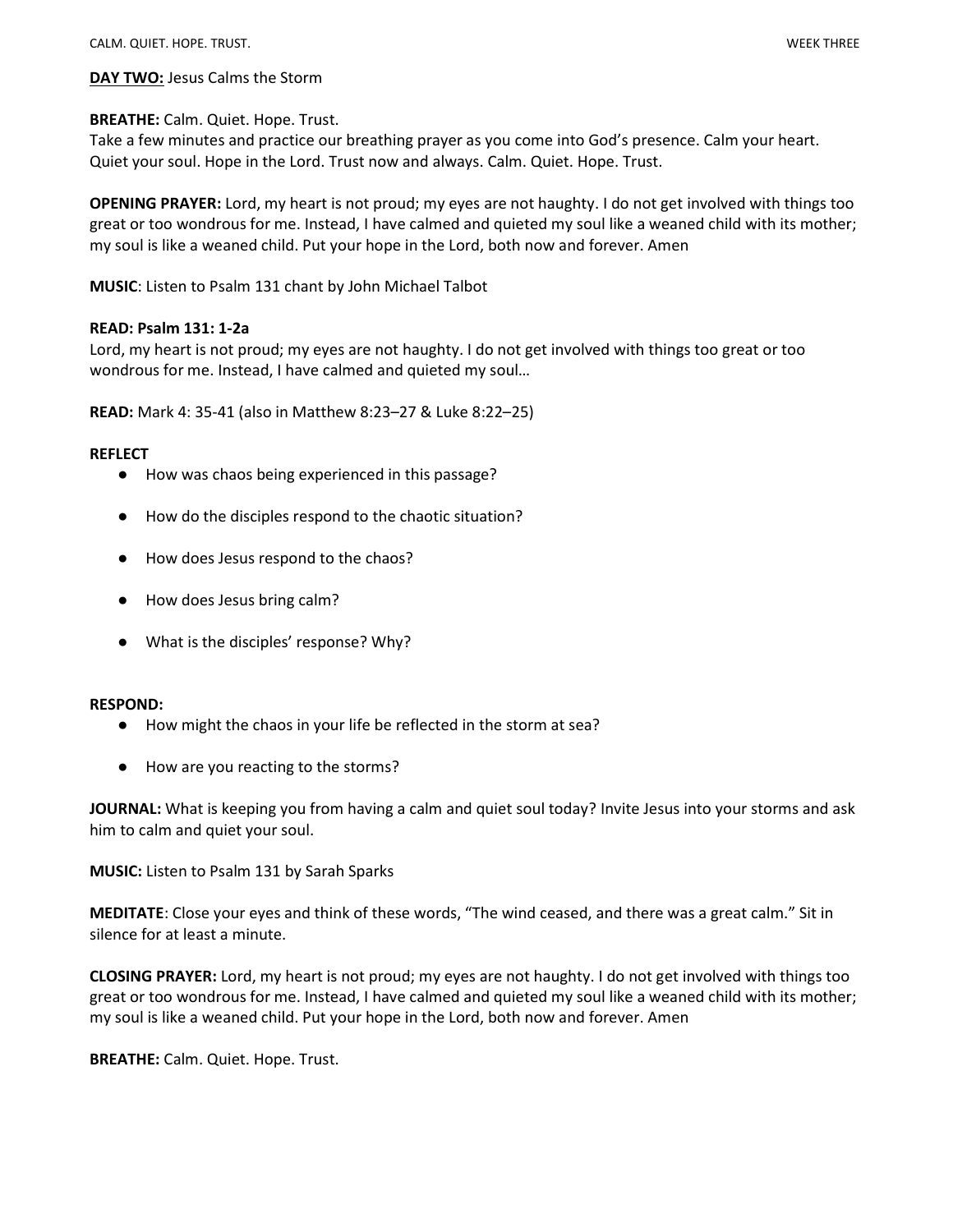DAY THREE: Jesus and Peter Walking on Water

## BREATHE: Calm. Quiet. Hope. Trust.

Take a few minutes and practice our breathing prayer as you come into God's presence. Calm your heart. Quiet your soul. Hope in the Lord. Trust now and always. Calm. Quiet. Hope. Trust.

OPENING PRAYER: Lord, my heart is not proud; my eyes are not haughty. I do not get involved with things too great or too wondrous for me. Instead, I have calmed and quieted my soul like a weaned child with its mother; my soul is like a weaned child. Put your hope in the Lord, both now and forever. Amen

MUSIC: Listen to Psalm 131 chant by John Michael Talbot

## READ: Psalm 131: 1-2a

Lord, my heart is not proud; my eyes are not haughty. I do not get involved with things too great or too wondrous for me. Instead, I have calmed and quieted my soul…

READ: Matthew 14: 22-33 (also in Mark 6:45-53 & John 6:15-21).

#### REFLECT:

- What was causing the disciples to fear?
- How does Jesus respond to their fear?
- Why does Peter step out of the boat?
- What causes him to sink?
- How does Jesus respond to Peter's sinking?
- What is the disciples' response to Jesus?

#### RESPOND:

- What are the things causing you to sink?
- How are they keeping you from having a calm and quiet soul?
- Have you cried out, "Lord, save me!"?

REACT: Imagine Jesus is reaching out his hand. Reach out and grasp it. Imagine him rescuing you from sinking. What thoughts and emotions come to mind as you are rescued from sinking?

MUSIC: Listen to Psalm 131 by Sarah Sparks.

JOURNAL: What is causing you to sink? What is stealing your focus from Jesus?

CLOSING PRAYER: Lord, my heart is not proud; my eyes are not haughty. I do not get involved with things too great or too wondrous for me. Instead, I have calmed and quieted my soul like a weaned child with its mother; my soul is like a weaned child. Put your hope in the Lord, both now and forever. Amen

BREATHE: Calm. Quiet. Hope. Trust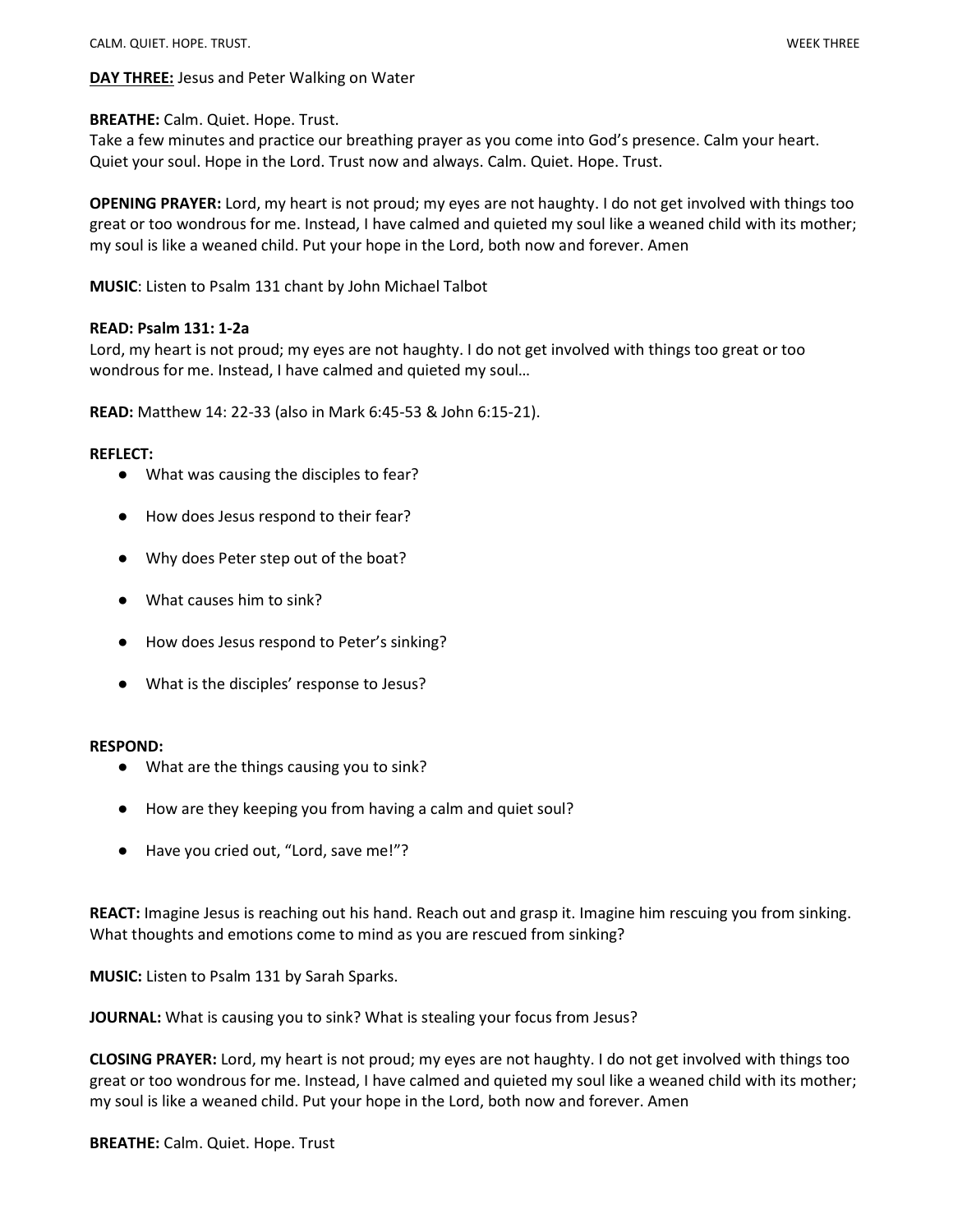#### DAY FOUR: Calm and Quiet

## BREATHE: Calm. Quiet. Hope. Trust.

Take a few minutes and practice our breathing prayer as you come into God's presence. Calm your heart. Quiet your soul. Hope in the Lord. Trust now and always. Calm. Quiet. Hope. Trust.

OPENING PRAYER: Lord, my heart is not proud; my eyes are not haughty. I do not get involved with things too great or too wondrous for me. Instead, I have calmed and quieted my soul like a weaned child with its mother; my soul is like a weaned child. Put your hope in the Lord, both now and forever. Amen

MUSIC: Listen to Psalm 131 chant by John Michael Talbot

## READ: Psalm 131: 1-2a

Lord, my heart is not proud; my eyes are not haughty. I do not get involved with things too great or too wondrous for me. Instead, I have calmed and quieted my soul…

QUOTE: "God, my heart is often proud and haughty. I desire for things to be busy and rushed. I get bored and nervous in the quiet. I turn to my phone and look for ways to find meaning. Work, tasks, something that says, 'I have meaning.'" - Dave Reiss

## CONSIDER:

- How do you respond when you are quiet? Do you embrace or do you look for distraction?
- What things do you do to avoid quiet? How do we expect them to bring meaning?
- Why do we find it difficult to come to the quiet? What is it about the quiet that makes us nervous?
- What is the benefit of calming and quieting our soul?

**JOURNAL:** Write out the things that steal your focus from God, the things that distract you from quieting your soul. Confess your need for calm and quiet and ask God to still your soul.

MEDITATE: Close your eyes and think of these words, "I have calmed and quieted my soul." Repeat them a few times. Sit in silence for at least a minute.

MUSIC: Listen to Psalm 131 by Sarah Sparks.

CLOSING PRAYER: Lord, my heart is not proud; my eyes are not haughty. I do not get involved with things too great or too wondrous for me. Instead, I have calmed and quieted my soul like a weaned child with its mother; my soul is like a weaned child. Put your hope in the Lord, both now and forever. Amen

BREATHE: Calm. Quiet. Hope. Trust